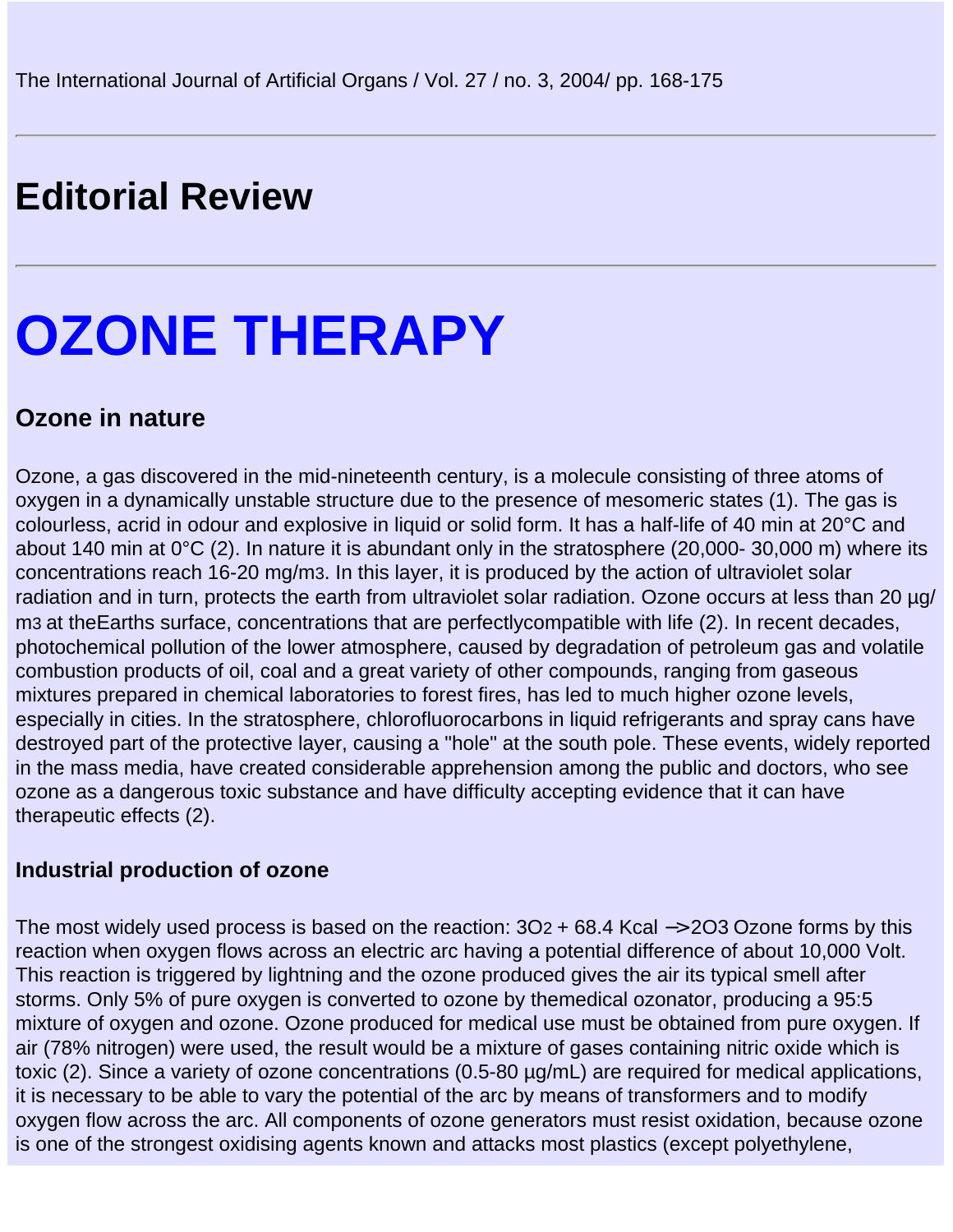polypropylene, silicone and teflon) and most ferrous materials (except stainless steel 316 and titanium). Ozone generators require a photometer to monitor the ozone concentrations produced (1, 2). They must also have a system for destroying unused ozone, which cannot be released into the atmosphere. The most modern and efficient system is based on metal oxide catalysts (manganese, palladium and molybdenum) heated to about 80°C (1, 2).

#### **Ozone toxicity**

Ozone is toxic for animals and humans, affecting the lungs and eyes. It irritates the eyes, and its effects on the lungs depend on concentration, temperature, humidity and exposure time. Inhalation of low concentrations of ozone may cause coughing and irritation of the throat (3, 4). Higher concentrations damage the bronchial mucosa and pneumocytes, and may lead to pulmonary edema (5). It has been calculated that breathing pure ozone at a concentration of 0.02 µg/mL leads to death in 4 h. No other toxic effects have been demonstrated. It should be recalled that oxygen, nitrogen and carbon dioxide, the main gases in the air we breathe, are also toxic and lethal if breathed in abnormal concentrations (2, 6).

#### **Mechanisms of therapeutic action of ozone**

In about 1940, Kleinmann (7) demonstrated bactericidal properties of ozone which is used today to sterilise water. Fish (8) observed that ozone has topical therapeutic activity in various skin diseases. In 1974, Wolff (9) described a method in which a certain quantity of blood was exposed to ozone in closed glass recipients and then reinfused into the patient, with interesting therapeutic responses. Since then, apart from sterilisation of water, ozone has been used in therapy in an empirical way, albeit with encouraging results (1, 10-13). Only recently has the medical literature begun to show serious interest in the topic, despite the fact that thousands of doctors throughout the world have been using ozone in various applications with positive and often surprising results. This use has occurred in the absence of codified procedures, specific rationale, scientific rigour or practical knowledge. The main therapeutic use of ozone is that already recorded and described by Wolff, known today as ozone autohemotherapy (OAHT) (9). Recent studies to clarify the mechanism of action have shown that contact between ozone and blood gives rise to effects that can be exploited in medicine. Exposure of human blood to a mixture of oxygen and ozone is not toxic for blood, providing exposure times and concentrations are appropriate (14- 17). Indeed, unlike the respiratory system, human blood, the components of which are in a highly dynamic state, is able to neutralise the oxidising power of ozone by a potent defence system. Like other gases (O2, CO2, ..), ozone must be dissolved in water in order to act at the biochemical level. On contact with blood, it dissolves in plasma and instantly decomposes in a cascade of reactive oxygen species (ROS), for example hydrogen peroxide (H2O2), superoxide anion (O2<sup>-</sup>) and hydroxyl radical (OH) (18). These compound are highly reactive and have a short halflife. Moreover, during peroxidation of plasma lipids, there occurs formation of late effectors denominated Lipid Oxidation Products (LOPS). ROS are also produced by the body during cell respiration by mitochondria and during bacterial phagocytosis by leucocytes. Normally it is by virtue of production of hydrogen peroxide and hypochlorite that animals and humans defend themselves from continuous invasion by pathogenic agents (19, 20). ROS have their own toxicity, however, and aerobic organisms have in turn developed an antioxidant system, consisting of substances in the plasma, such as uric acid, ascorbic acid, albumin, vitamin E and bilirubin, and of intracellular enzymes such as superoxide dismutase (SOD), catalase (T), glutathione peroxidase (GSH-Px), glutathione reductase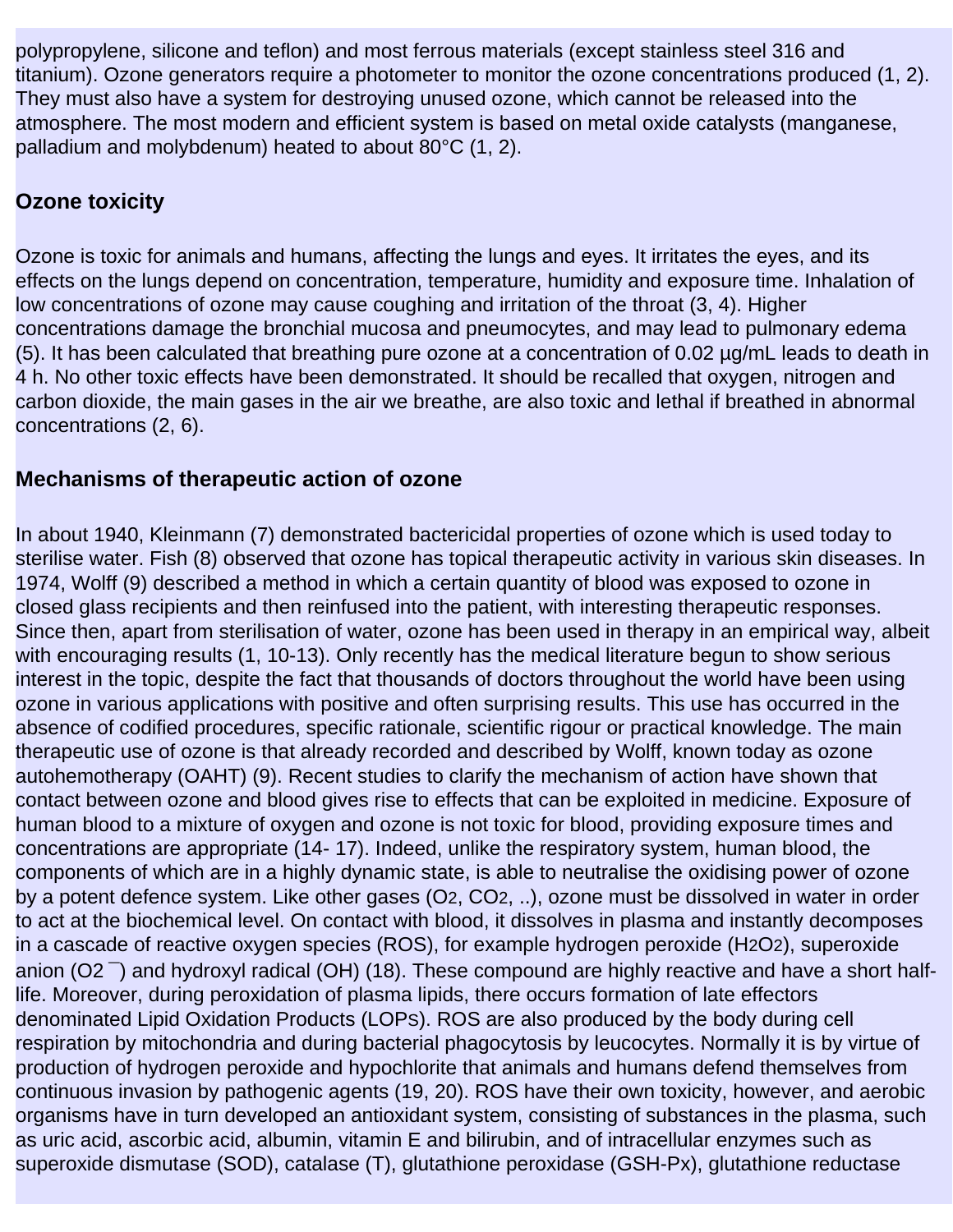(GSH R), glutathione transferase (GSH T) and the redox system of glutathione (GSHGSSG), kept at optimal level by enzymes and the pentose cycle (via NADPH) (21, 22). Most of the dose of ozone that comes into contact with blood is partly reduced by hydrosoluble antioxidants and partly transformed into ROS and LOPS, which are also checked by the antioxidant system of the body before they can damage blood cells. A first pharmacological effect of ozone is due to the slight excess of ROS acting as chemical messengers for membrane receptors and various biological functions (23, 24), while LOPS act on practically all cells after blood reinfusion. The oxidising action of ozone leads to the formation of hydrogen peroxide that enters cells with various effects: in red blood cells it shifts the hemoglobin dissociation curve to the right and facilitates release of oxygen (25, 26); in leucocytes and endothelial cells it induces production of interleukins, interferon, TGF, nitrogen oxide and antacoids 27, 28); in platelets it favours release of growth factors 29); in all cells (30, 31) it stimulates long term efficiency of antioxidant systems in adaptation to its oxidant action. Another likely effect, not yet demonstrated, is activation of endogenous stem cells. On contact with blood, ozone therefore causes a very transitory imbalance between oxidants and antioxidants, as an acute, exogenous oxidative stress. With appropriate exposure time and ozone dose, the oxidative stress may be exactly calculated and transient with respect to endogenous toxicity of ROS produced over a lifetime. This calculated imbalance activates messengers that trigger biological effects, without exceeding the capacity of the antioxidant system (32). Ozone, therefore, acts like a drug with a precise therapeutic window: it is not toxic if administered within the therapeutic range, but it may be ineffective if the dose is too low (1) because totally quenched by antioxidants. A further aspect of its action could be important and is currently being researched. It regards the capacity to positively regulate the antioxidant system (33). The body is besieged by continuous production of ROS. For example, production of ROS is high during respiration, in the metabolic cycle of fatty acids, in cytochrome P450 reactions to xenobiotics, in the presence of phagocytosis and in many pathological situations (34). There are situations in the course of a lifetime in which a vicious circle of imbalance between production and neutralisation of ROS develops: the former continue to increase while the antioxidant system becomes weaker. This happens during chronic viral infections, atherosclerosis, tumour growth, neurodegenerative diseases and aging (34). Excessive production of ROS and/or antioxidant deficit may become chronic and irreversible at certain times, leading to death. Administration of exogenous antioxidants could, at best, slow down the process, but if the latter is not too advanced, prolonged ozone therapy with therapeutic and progressively increasing doses, may restore the balance between ROS produced and neutralised, inducing a potentiation of the intracellular antioxidant system, with adaptation to chronic oxidative stress (35). Indeed, we know that cells may react to oxidative stress in two ways: if the stress is excessive and continuous, the cell dies; if the stress is modest and transient, the cell has time to react and become resistant, activating expression of silent or rarely expressed genes and producing shock proteins, such as heat shock protein (HSP), glucose-regulated protein (GRP) and oxidative shock protein (OSP). Production of all these proteins is stimulated during ozone therapy (1, 36).

#### **Monitoring of ozone therapy**

It is technically impossible to measure ozone directly in the blood or assay ROS in ozonated plasma because of their very brief half-life (fractions of a second) (1). However, there are indirect methods of monitoring the oxidising action of ozone in the body through terminal products or biochemical modifications of the plasma antioxidant system. Indeed, it is possible to measure lipid peroxidation, antioxidant capacity, markers typical of oxidative status and enzyme activities in plasma. Many of these parameters are cumbersome to measure (for example, assay of isoprostanes and 8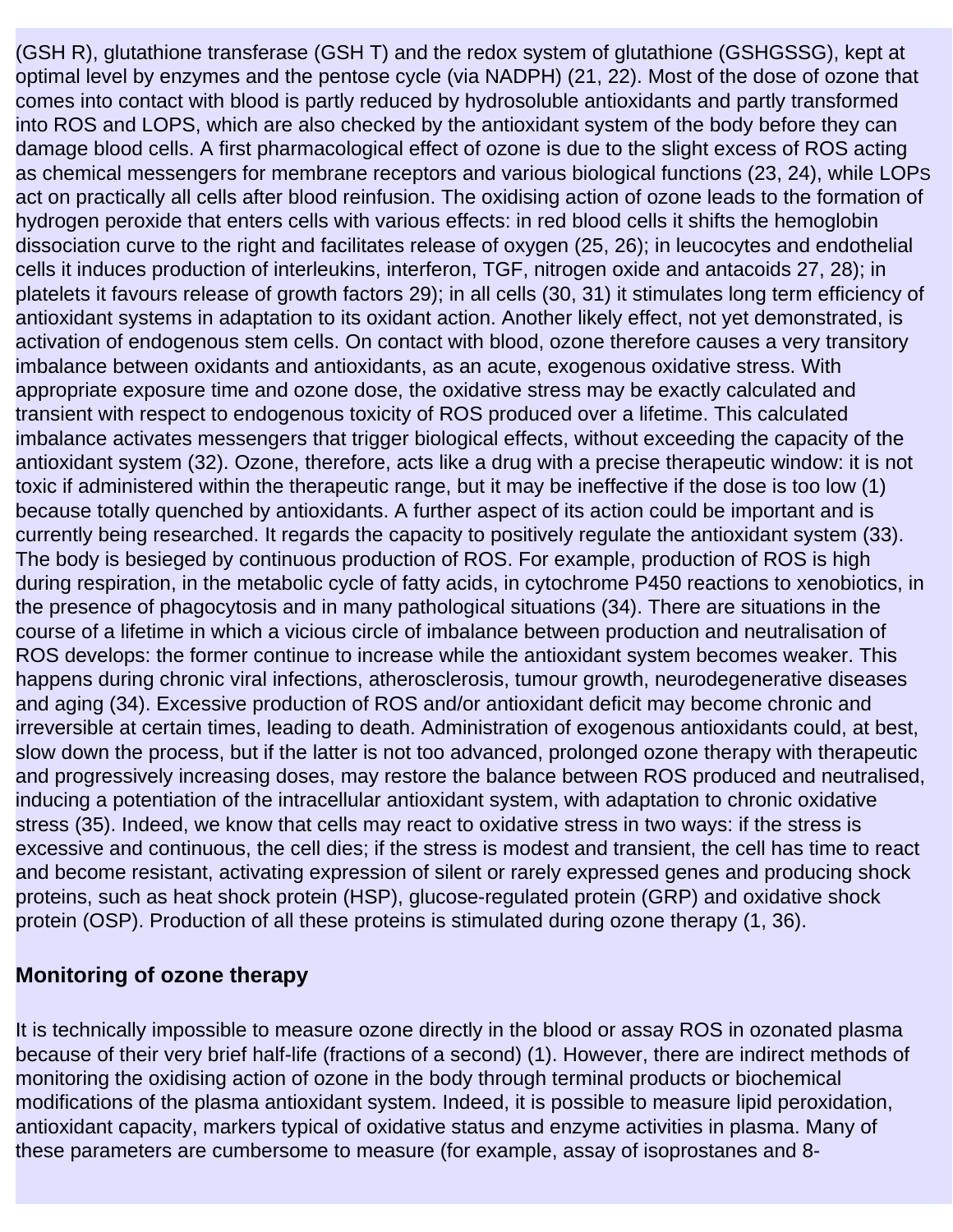hydroxyguanosine as markers of oxidative status) (37) or time-consuming (enzyme activities) or without commercially available kits (2-3 diphosphoglyceric acid) (38). Our group has been using two parameters of lipid peroxidation that are relatively easy and give reproducible results: 1)Assay of thiobarbituric acid reactive substances (TBARS) (1). Ozone in plasma reacts with unsaturated fatty acids to produce a vast range of aldehydes, including malonyldialdehyde (MDA). Determination of MDA gives an indication of the degree of peroxidation. The method, described by Buege & Aust (39), is a colorimetric determination based on reaction with thiobarbituric acid (TBA). This determination is useful in clinical practice, providing an indication of the degree of peroxidation of treated blood. The greater the peroxidation, the greater the concentration of TBARS. 2) Assay of protein thiol groups (PTG) (40). Plasma protein sulphydryl groups are the first line of defence against oxidants. PTG are released in the reaction and can be detected by the Ellman reagent which produces a coloured compound, measured by spectrophotometry. Ozone causes a decrease in PTG in plasma. The patterns of TBARS and PTG provide sufficient indication of peroxidation status induced by ozone in clinical practice (1, 2).

### **Ozone autohemotherapy**

OAHT is practised today in all countries of Europe, being first proposed, as we have seen, by Wolff in 1974 9). *Minor O3 autohemotherapy and major O3 autohemotherapy* have been described; the former uses 5-10 mL and the latter 200-250 mL of blood. The technique is simple: blood is collected in a glass recipient containing either heparin or sodium citrate, placed in contact with an oxygen/ozone mixture at concentrations ranging between 15-80 µg/mL for 5-10 min and then reinfused into the patient. This is usually done twice a week for 7-8 weeks. Both methods are indicated for the following disorders: peripheral vasculopathy (11, 41, 42) Burger disease, atherosclerotic vasculopathy, diabetic vasculopathy) chronic ischemic cardiopathies (43, 44) not susceptible to surgical treatment, acute cerebral ischemi chronic virus infections (1, 45): hepatitis, herpes I and II, herpes Zoster chronic bacterial and fungal infections (46, 47), refractory to conventional therapy degenerative eye diseases such as retinal maculopathy of the elderly, diabetic ischemic retinitis, pigmented retinitis (with which Bocci et al have extensive experience: (1) orthopedic pathology (48) osteoarthritis (1, 2) various pain syndromes (1, 2). To these major pathologies affecting a large number of patients we could also add the vast branch of aesthetic medicine. Here, however, we shall only consider clinical application for severe pathologies. Although many papers have been published all over the world, there have been few studies with experimental animals confirming ozone efficacy. Controlled clinical studies have only just begun to appear in the literature (11, 41, 42, 49). OAHT is associated with induction of production of interferon alpha, beta and gamma, TNF alpha, interleukin (1, 2, 50, 51) granulopoietin (GM-CSF) and transforming growth factor beta (TGF beta), and it seems likely that many other proteins are also stimulated (1). An increase in intraerythrocyte SOD activity has also been observed, suggesting an increase in antioxidant defences. These modifications can be observed for hours and days after OAHT, suggesting that once leucocytes are activated by ozone, they migrate into lymphoid environments where cytokine release triggers other immune cells (52, 53).

#### **Other medical uses of ozone**

If venous access is lacking, ozonetherapy ca be performed using other administration routes that are not invasive such rectal insufflation (2) or quasi-total body exposure (2). Other medical uses include topical application of ozonated (58) and water (2) and intraarticular applications. The latter have proved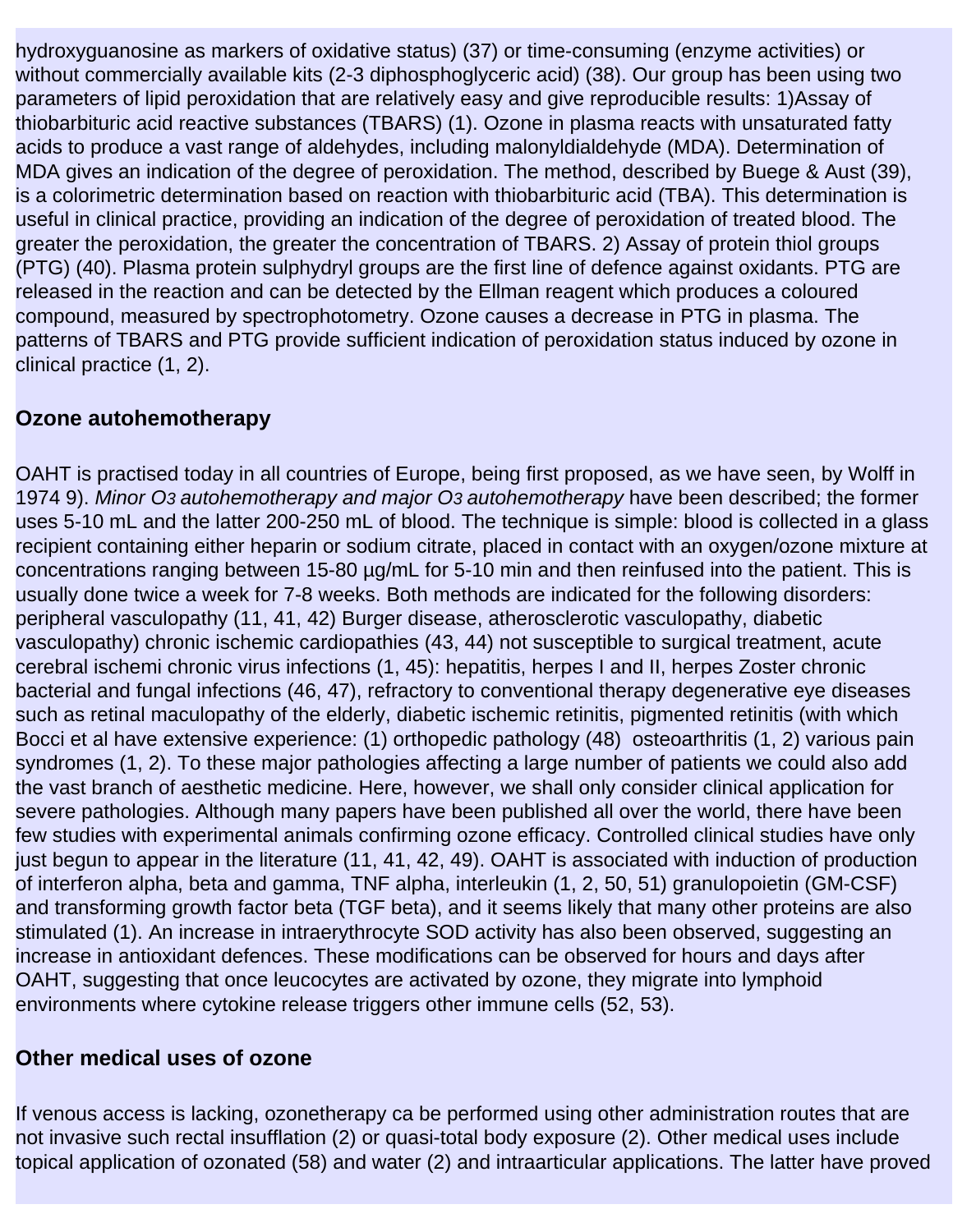especially effective for herniated vertebral discs (48). Ozone is now successfully used also in odontology for treating primary tooth caries (46).

#### **CONCLUSIONS**

Considered an alternative therapy, OAHT has been increasingly used in recent decades and has been found useful in various diseases: It activates the immune system in infectious diseases (10, 15, 22, 28, 30, 36, 45-47, 50); It improves utilization of oxygen and stimulates release of growth factors that reduce ischemia in vascular disease (4, 11, 25, 41, 44, 51, 52); It activates the immune system and may kill cancer cells (2, 15, 35, 52). EBOO is an extension of OAHT, and like the latter is atoxic when performed for an hour with a blood flow of 100 ml/min and a maximum ozone dose of 1-2 µg/mL ozone (6 of blood per hour). Both treatments induce trace production of interferon alpha, beta and gamma, as well as TNF alpha, interleukins 1, 2, 4, 6, 8, 10, granulopoietin (GMCSF), transforming growth factor beta (TGF beta) and probably many other proteins. An increase in intraerythrocyte SOD activity has also been observed, suggesting increased antioxidant defences (10, 20, 21, 56, 59). These changes continue for hours and days after OAHT, indicating that once activated by ozone, leucocytes migrate into lymphoid environments where cytokine release triggers immune cells. Controlled studies are needed to verify the good clinical results reported in various disorders.

# *N. DI PAOLO 1, V. BOCCI 2, E. GAGGIOTTI 1*

1 Nephrology, Dialysis and Transplantation Department, University Hospital of Siena, Siena - Italy

2 Institute of General Physiology of the University of Siena, Siena - Italy

# **REFERENCES**

1. Bocci V. Oxygen-ozone therapy. A critical evaluation. London: Kluwer Ed. 2002.

2. Di Paolo N, Bocci V. EBOO (Extracorporeal Blood Oxygenation and Ozonization). Cosenza, Italy: Bios Ed. 2003.

3. Cross CE, Eiserich, JP, Halliwell B. General biological consequences of inhaled environmental toxicants. In: Crystal RG, West JB, eds. The lung: Scientific foundations. Philadelphia: Lippincott-Raven Publisher, 1997: pp. 2421-37.

4. Hatch GE. Commentary on "Cellular, biochemical and functional effects of ozone: New research and perspectives on ozone health effects". Toxicol Lett 1990; 51: 119-20.

5. Sanhueza PA, Reed GD, Davis WT, Miller TL. An environmental decision-making tool for evaluating groundlevel ozonerelated health effects. J Air Waste Manag Ass 2003; 53: 1448-59.

6. Pryor WA. Mechanisms of radical formation from reactions of ozone with target molecules in the lung. Free Radic Biol Med 1994; 17: 451-65.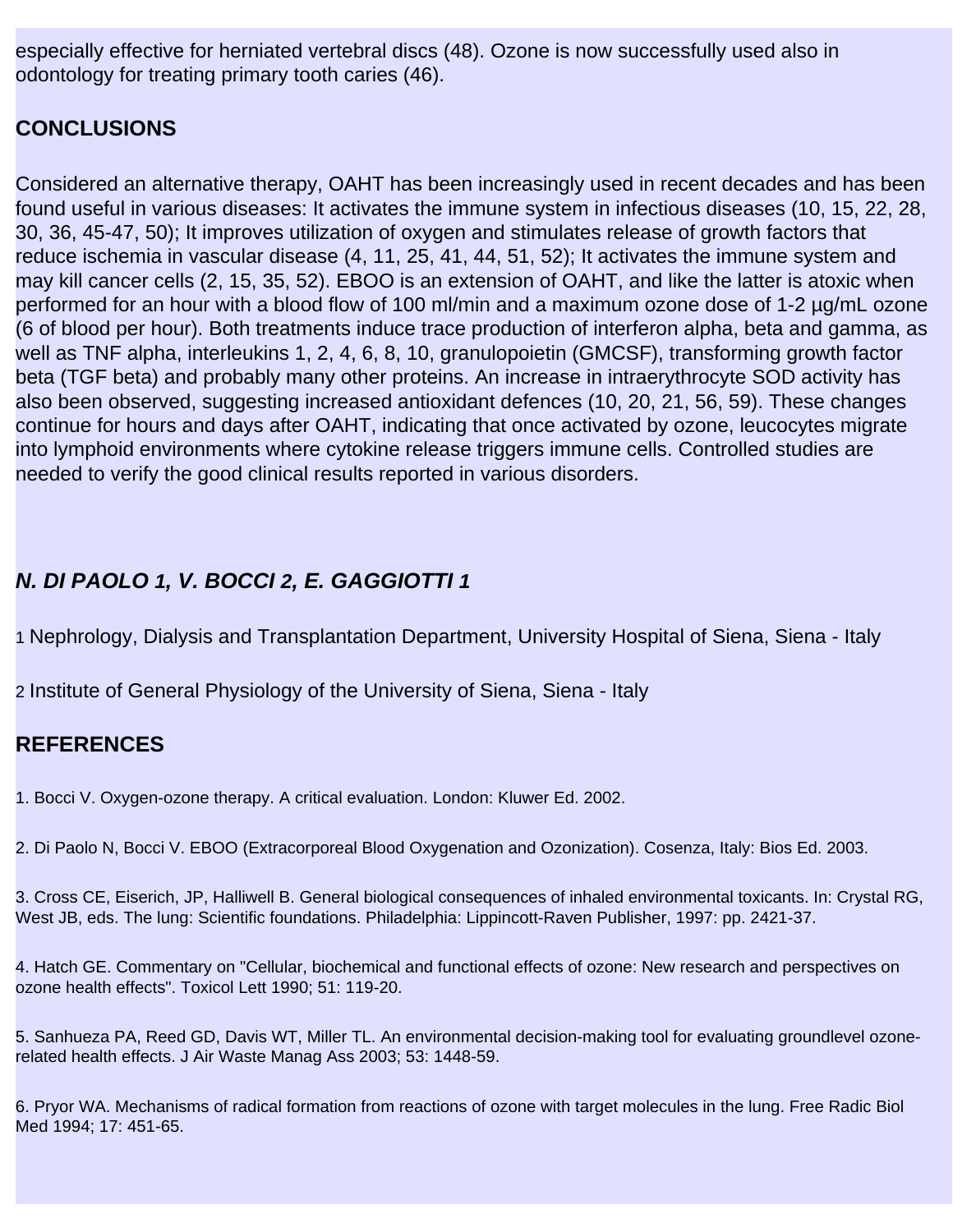7. Kleinmann: quoted by Bocci V (2).

8. Aubourg P. L ozone medicale: Production, Posologie, Modeelss d applications cliniques. Bull Med Paris 1938; 52: 745-9.

9. Wolff HH. Die Behandlung perripherer Durchblutungsstorungen mit Ozon. Erfahr Hk 1974; 23: 181-4.

10. Bocci V. Ozonization of blood for the therapy of viral disease and immunodeficiencies. A hypothesis. Med Hypot 1992; 39: 30-4.

11. Valdes RA, Cepero MS, Moraleda GM, Pozo LJ. Ozone therapy in the advance stages of arteriosclerosis obliterans. Angiologia 1993; 45: 146-8.

12. Viebahn R. The use of ozone in medicine. 2nd ed. Heidelberg: Karl F. Haug Publishers 1994; pp. 178-81.

13. Schwarz K.B. Oxidative stress during viral infection: A review. Free Radic Biol Med 1996; 21: 641-9.

14. Bocci V. Ozone as bioregulator: Pharmacology and toxicology of ozone-therapy today. J Biol Regul Homeost Agents 1996; 10: 31-53.

15. Bocci V, Paulesu L. Studies on the biological effects of ozone: 1. Induction of interferon gamma on human leucocytes. Haematologica 1990; 75: 510-5.

16. Di Paolo N, Bocci V, Garosi G, Borrelli E, Bravi A, Bruci A, Aldinucci C, Capotondo L. Extracorporeal blood oxygenation and ozonation (EBOO) in man. Preliminary report. Int J Artif Organs 2000; 23: 131-41.

17. Viebahn R. Phisikalisch-chemische, grundlagen der ozontherapie. Erfahrungsheilkunde 1975; 5: 129-34.

18. Bocci V. Ozonetherapy may act as a biological response modifier in cancer. Forsch Komplement 1998; 5: 54-60.

19. Bocci V, Valacchi G, Corradeschi F, Aldinucci C, Silvestri S, Paccagnini E, Gerli R. Studies on the biological effects of ozone: 7. Generation of reactive oxygen species (ROS) after exposure of human blood to ozone. J Biol Regul Homeost Agents 1998; 12: 67-75.

20. Buege JA, Aust SD. Microsomal lipid peroxidation. Methods Enzymol 1994; 233: 302-10.

21. Goldstein BD, Balchum OJ. Effect of ozone on lipoid peroxidation in the red blood cell. Proc Soc Exp Biol Med 1967; 126: 356-9.

22. Los M, Droge W, Stricker K, et al. Hydrogen peroxide as a potent activator of T-lymphocyte functions. Eur J Immunol 1995; 25: 159-65.

23. Leonarduzzi G. The lipid peroxidation end product 4-Hydroxy- 2,3 nonenal up-regulates transforming growth factor B1 expression in the macrophage lineage: A link between oxidative injury and fibrosclerosis. FASEB J 1997; 11: 851-7.

24. Bocci V, Valacchi G, Rossi D, Giustarini E, Paccagnini E, Pucci AM. Di Simplicio P. Studies on the biologival effects of ozone: 9. Effects of ozone on human platelets. Platelets 1999; 10: 110-6.

25. Freeman BA, Mudd JB. Reaction of ozone with sulphydryls of human erythrocytes. Arch Biochem Biophys 1981; 208: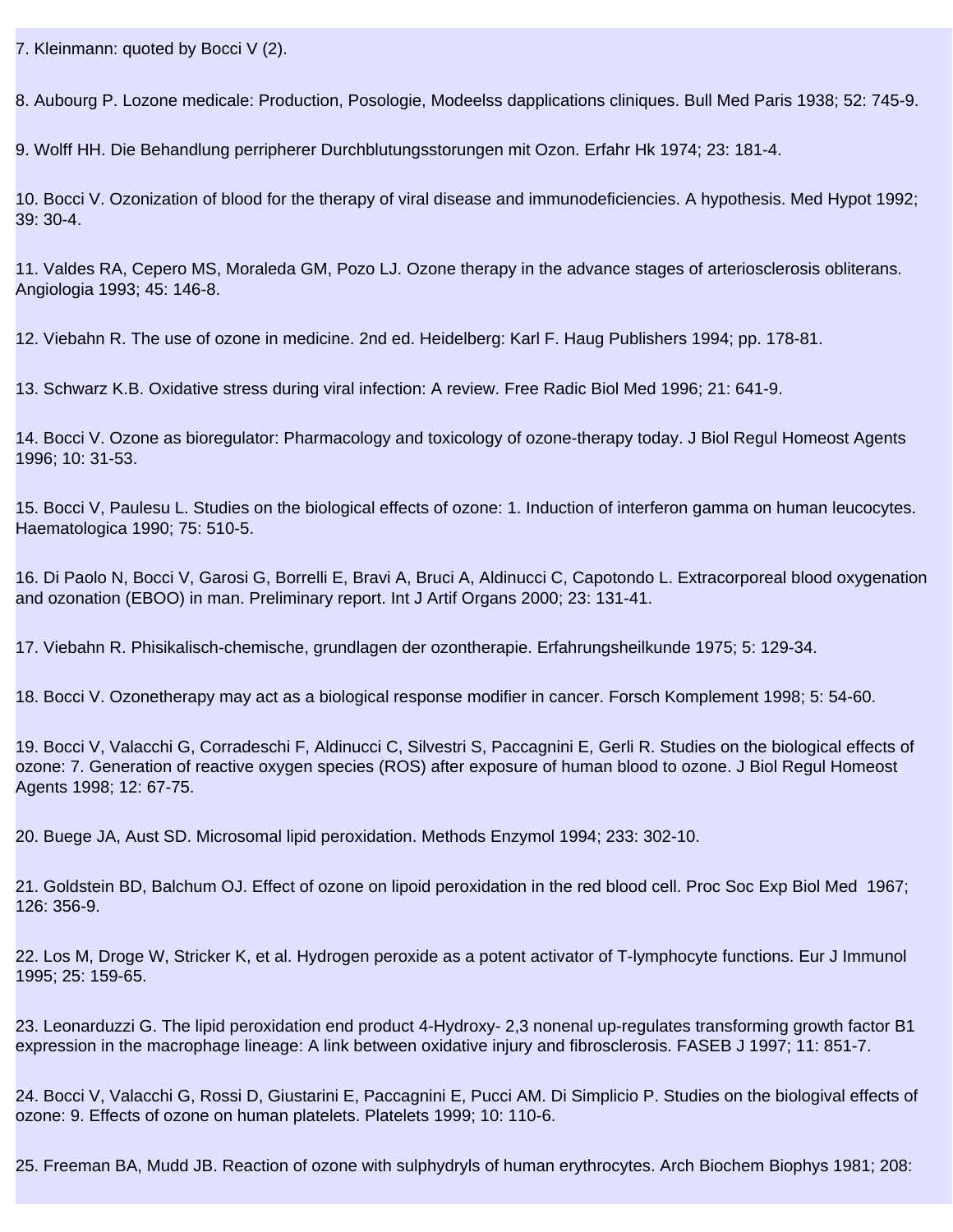212- 20.

26. Van der Vliet A , O Neill CA, Eiserich JP, Cross CE. Oxidative damage to extracellular fluids by ozone and possible protective effects of thiols. Arch Biochem Biophys 1995; 321: 43-50.

27. Bocci V, Luzzi E, Corradeshi F, Paulesu L, Rossi R, Cardaioli E, Di Simplicio P. Studies on the biological effects of ozone:4. Cytochine production and glutathione levels in human erythrocytes. J Biol Regul Homeost Agents 1998; 12: 67-75.

28. De Groote D. Direct stimulation of cytokine (IL-1ß, TNF- $\langle$ , IL-6, IL-2, IFN-© and GM-CFS) in whole blood. I. Comparison with isolate PBMC stimulation. Cytokine 1992; 4: 239-48.

29. Bocci V, Valacchi G, Corradeschi F, Fanetti G. Studies on the biological effects of ozone: 8. Effects on the total antioxidant status and on interleukin-8 production. Mediat Inflam 1998; 7: 313-7.

30. Hamilton RF, Hazbun ME, Jumper CA. 4-hydroxynonenal mimics ozone-induced modulation of macrophages function *ex vivo*. Am J Respir Cell Mol Biol 1996; 15: 275-82.

31. Jaspers I, Flescher E, Chen LC. Ozone-induced IL-8 expression and transcription factor binding in respiratory epithelial cells. Am J Physiol 1997; 272: 504-11.

32. Wainer DDM, Burton GW, Ingold KU, Locke S. Quantitative measurement of the total, peroxyl radical-trapping antioxidant capability of human blood plasma by controlled peroxidation. FEBS Lett 1985; 187: 33-7.

33. Pryor WA, Squadrito GL, Friedman M. The cascade mechanism to explain ozone toxicity: The role of lipid ozonation products. Free Radic Biol Med 1995; 19: 935-41.

34. Ames BN, Shigenaga MK, Hagen TM. Oxidants, antioxidants, and the degenerative diseases of aging. Proc Natl Acad Sci 1993; 90: 7915-22.

35. Serhan CN, Haeggstrom JZ, Leslie CC. Lipid mediator networks in cell signaling: Update and impact of cytokines. FASEB J 1996; 10: 1147-58.

36. Bocci V, Luzzi E, Corradeschi F. Studies on the biological effects of ozone: 3. An attempt to define condition for optimal induction of cytokine. Lymphokine Cytokine Res 1993; 12: 121-6.

37. Morrow JD, Jackson Roberts L. The isoprostanes: Unique bioactive products of lipid peroxidation. Prog Lipid Res 1997: 36: 1-21.

38. Kangasjarvi J, Talvinen J, Utriainen M. Plant defence system induced by ozone. Plant Cell Environ 1994; 17: 783-94.

39. Buege JA, Aust SD. Microsomal lipid peroxidation. Methods Enzymol 1994; 233: 302-10.

40. Hu ML. Measurement of protein thiol groups and glutathione in plasma. Methods Enzymol 1994; 233: 380-5.

41. Tylicki L, Nieweglowski T, Biedunkiewicz B, Chamienia A, Debska-Slizien A. The influence of ozonated autohemotherapy on oxidative stress in hemodialysed patients with atherosclerotic ischemia of lower limbs. Int J Artif Organs 2003; 26: 297-303.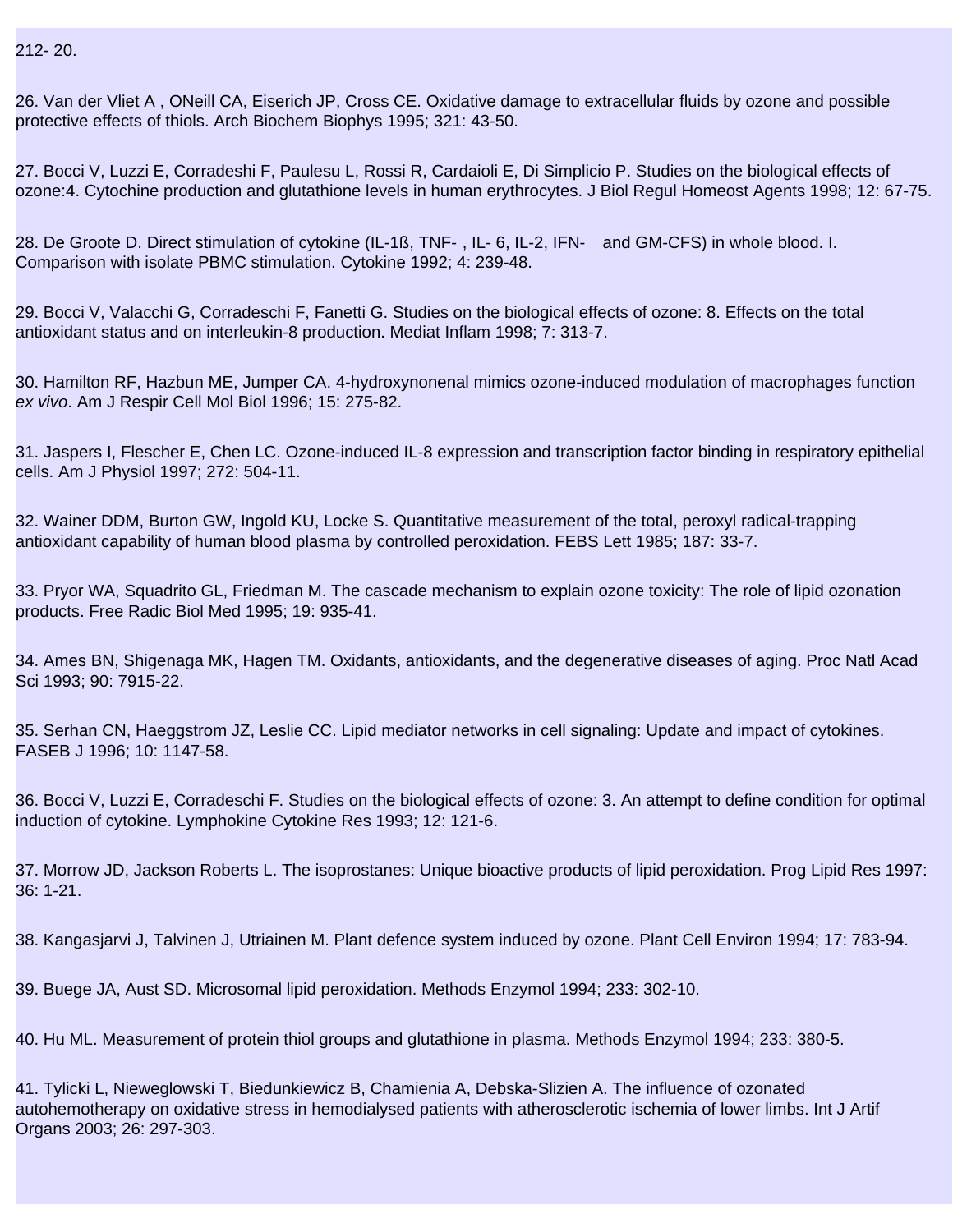42. Bocci V. Is ozonotherapy therapeutic? Perspec Biol Med 1998; 42: 141-3.

43. Wong R, Menendez S, Castaner J. Ozonotherapy in ischemic cardiopathy. In Proceedings: Ozone in Medicine. 12th World Congress of the International Ozone Association, 15-18 May 1995, Lille France, edited by International Ozone Association 1995; 73-7.

44. Hernandez F, Menendez S, Wong R. Decrease of blood cholesterol and stimulation of antioxidative response in cardiopathy patients treated with endovenous ozone therapy. Free Radic Biol Med 1995; 19: 115-9.

45. Garber GE, Cameron DW, Hawley-Foss N, Greenway D, Shannon ME. The use of ozone-treated blood in the therapy of HIV infection and immune disease: A pilot study of safety and efficacy. AIDS 1991; 5: 981-4.

46. Baysan A, Whiley RA, Lynch E. Antimicrobial effect of a novel ozone-generating device on micro-organisms associated with primary root carious lesions *in vitro*. Caries Res 2000; 34: 498-501.

47. Arsalane K, Gosset P, Vanhee D. Ozone stimulates synthesis of inflammatory cytokines by alveolar macrophages *in vitro*. Am J Respir Cell Mol Biol 1995; 13: 60-8.

48. Andreula CF, Simonetti L, De Santis F, Agati R, Ricci RL. Minimally invasive oxygen-ozone therapy for lumbar herniation. Am J Neurorad 2003; 24: 784-7.

49. Coppola L, Lettieri B, Cozzolino D, Luongo C, Sammartino A, Guastafierro S, Coppola A, Mastrolorenzo L, Gombos G. Ozonized autohaemotransfusion and fibrinolytic bilance in peripheral arterial occlusive disease. Blood Coagul Fibrin 2002; 13: 671-81.

50. Haddad EB, Salmon M, Koto H, Barnes PJ Adcock I, Chung KF. Ozone induction of cytokine-induced neutrophil chemoattractant (CINC) and nuclear factor-kappa b in rat lung: Inhibition by corticosteroids. FEBS Lett 1996; 379:265-8.

51. Paulesu L, Luzzi E, Bocci V. Studies on the biologial effects of ozone: 2. Induction of tumor necrosis factors (TNF-〈) on human leucocytes. Lymphokyne Cytokine Res 1991; 10: 409- 12.

52. Sweet F, Kao MS, Lee S. Ozone selectively inhibits growth of human cancer cells. Science 1980; 209: 931-3.

53. Sen R, Baltimore D. Multiple nuclear factors interact with the immunoglobulin enhancer sequences. Cell 1986; 46: 705- 16.

54. Bocci V, Di Paolo N, Garosi G, Aldinucci C, Borrelli E, Valacchi G, Cappelli F, Guerri L, Gavioli G, Corradeschi F, Rossi R, Giannerini F, Di Simplicio P. Ozonation of blood during extracorporeal circulation. I. Rationale, methodology and preliminary studies. Int J Artif Organs 1999; 22: 645-51.

55. Bocci V, Di Paolo N, Borrelli E, Larini A, Cappelletti F. Ozonation of blood during extracorporeal circulation II. Comparative analysis of several oxygenators-ozonators and selection of one type. Int J Artif Organs 2001; 24: 890-7.

56. Bocci V, Di Paolo N. Oxygenation and ozonization of blood during extracorporeal circulation. 3 A new medical approach. Ozone Sci Eng 2004; 26: (in press).

57. Di Paolo N, Bocci V, Cappelletti F, Petrini G, Gaggiotti E. Necrotizing fascitiis successfully treated with EBOO (Extracorporeal Blood Oxygenation and Ozonization). Int J Artif Organs 2002; 25: 1194-8.